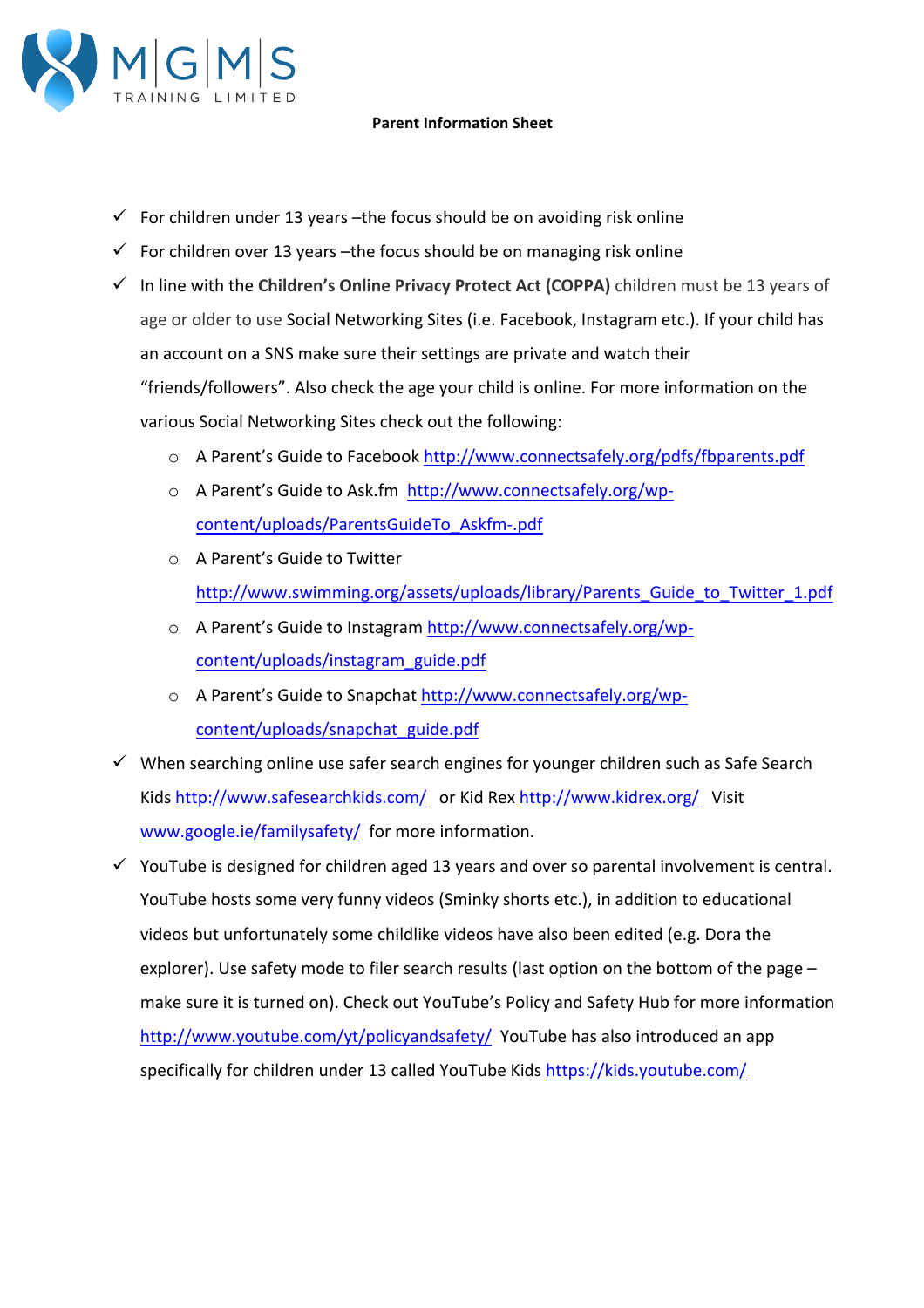- $\checkmark$  For online gaming check the content of the games. The PEGI rating system offers some good advice for parents http://www.pegi.info/en/index/ Remember games are rated based on content, not skill level! Keep the console in the family room.
- $\checkmark$  Access parental controls for your child's gaming consol. For a step-by-step guide on parental controls for Xbox 360 see http://support.xbox.com/en-IE/billing-and-subscriptions/parentalcontrols/xbox-live-parental-control For a step-by-step guide on parental controls for PlayStation Network see https://support.us.playstation.com/articles/en\_US/KC\_Article/PS4-Parental-Controls/?
- $\checkmark$  Access parental controls for your child's mobile phone and keep mobile devices out of the bedroom especially at night. The main mobile operators in Ireland – Meteor, O2, Vodafone and 3 have published a booklet to explain the additional features of modern mobile phones. This booklet can be downloaded from here

https://www.**vodafone**.ie/download?id=ICIA\_PARENTS\_GUIDE.PDF

- $\checkmark$  Give technology a place in our lives. Set limits regarding use. Establish rules (e.g. "no devices at the dinner table"). Speak to your internet service provider about setting time limits for certain devices or check out *Screentime* https://screentimelabs.com/ an app that can help parents manage how much time children spend on devices. There are many apps that can monitor what your child is doing on their mobile device such as *Mobile Minder* and Selfie *Cop*. Talk to your child about using these apps as part of the agreement with using their device. For more information on best parental control/monitoring apps 2016 see http://www.tomsguide.com/us/best-parental-control-apps,review-2258.html
- $\checkmark$  Cyber-bullying is a behaviour issue, not a technology problem. Appropriate behaviour online is the same as appropriate behaviour in real life. It is therefore imperative that we teach our children how to be respectful and responsible when online.